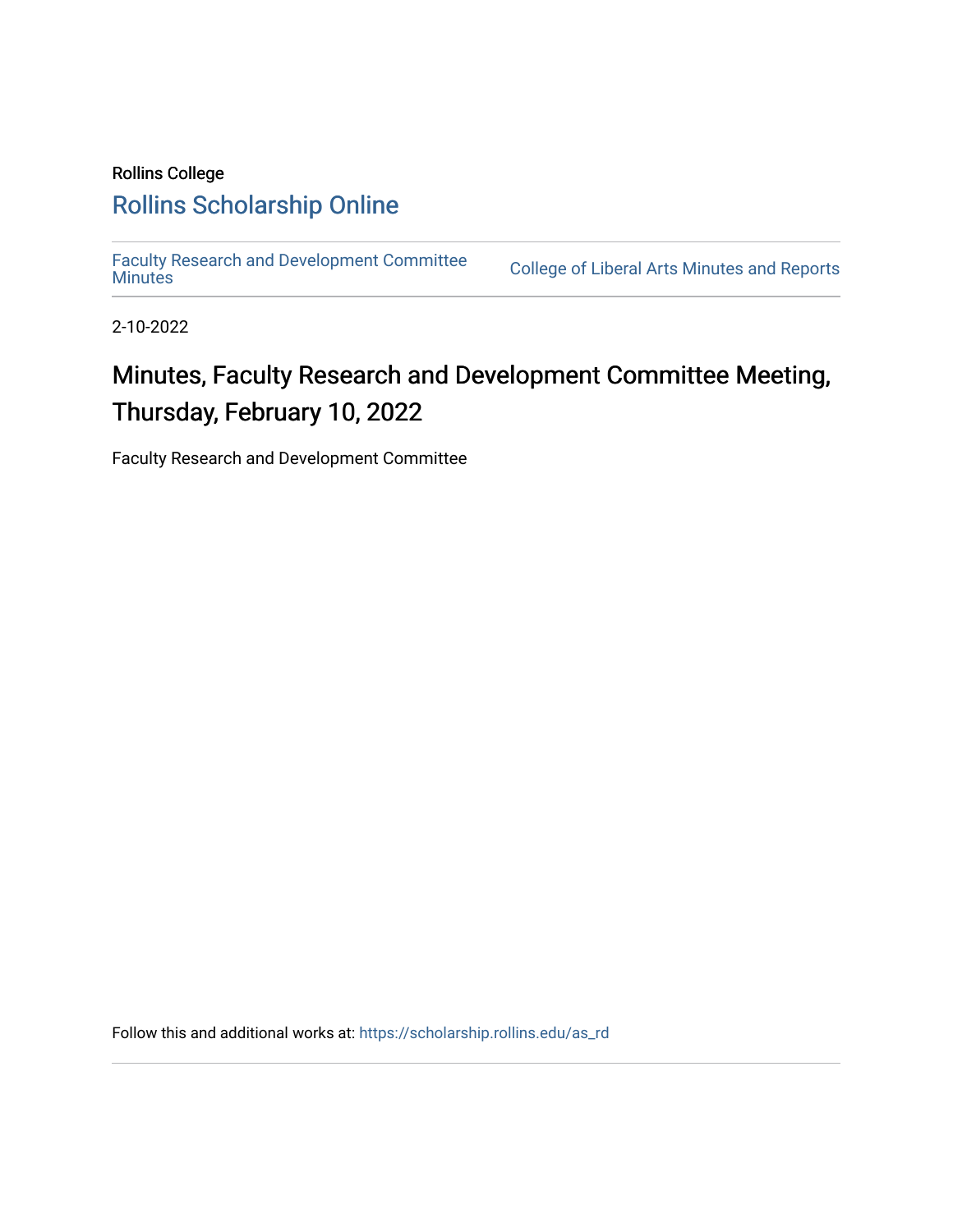

#### **APPROVED MINUTES**

**College of Liberal Arts' Faculty Research & Development Committee Meeting Thursday, February 10th, 2022 1:00 p.m. – 2:00 p.m. www.rollins.webex.com/meet/esmaw**

#### **ATTENDANCE**

#### The following colleagues were present:

Pamela Brannock *(Science & Mathematics Division Rep, Note Taker)* Nancy Chick *(Non-Voting Member)* Serina Haddad *(At-Large Rep)* Kip Kiefer *(Business Division Rep)* Devon Massot *(Non-Voting Member)* Mari Robertson *(Social Sciences Division Rep)* Eric Smaw *(2021-22 Committee Chair & Humanities Division Rep)* Kara Wunderlich *(Social Sciences Applied Division Rep)*

#### The following colleagues were absent:

Eric Zivot (*Expressive Arts*)

# **CALL TO ORDER**

Eric Smaw called the meeting to order at 1:05 p.m.

#### **OLD BUSINESS**

- I. Approval of FRDC meeting minutes from January 27<sup>th</sup>, 2022
	- a. All approved. There were no modifications made to the minutes as they were.

# **NEW BUSINESS**

- I. Canvas page update
	- a. Eric S. provided an update on the Canvas page.
		- i. Karla has moved all the previous material off the Canvas site and into an archive.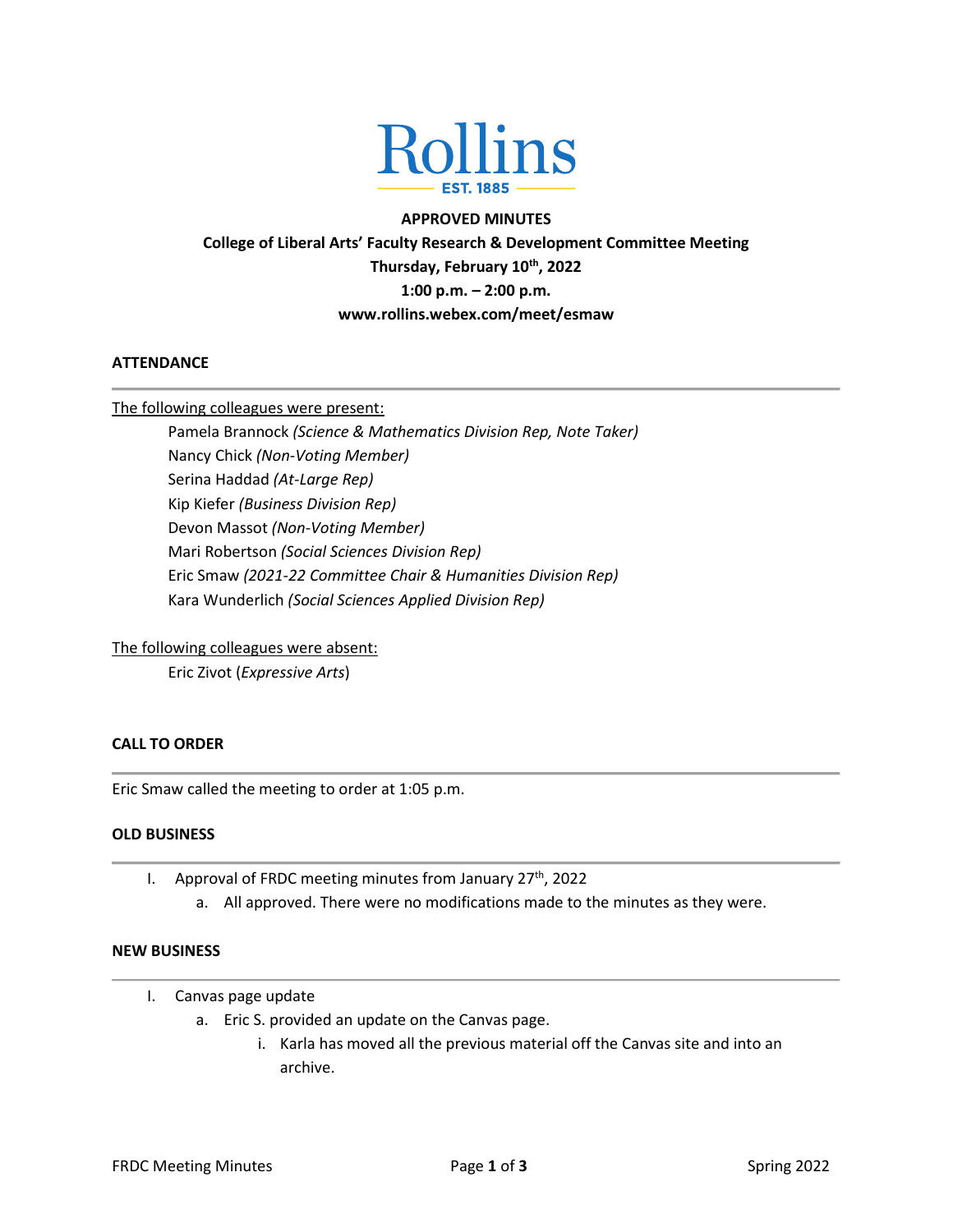- 1. Eric S. stated this was done in response to some individuals stating the Canvas site was hard to navigate or find what they were supposed to do.
- ii. Concern by Pamela and Nancy about the fact that the committee members did not have access to these materials came up.
	- 1. Pamela was concerned and inquired about our ability to access these archived.
		- a. Eric S. stated he has access to them, we can get access for the rest of the committee, but they currently do not have complete access to old files.
	- 2. Pamela asked if we could just move everything to an "Archive Module" so that it is organized and all committee members could have access to all previous materials
	- 3. Nancy asked that nothing else get deleted. Need this for institutional memory and for future committees to have access to.
		- a. Eric S. reiterated that nothing is being deleted it is just being moved off site.
	- 4. Eric S. asked how long do we keep old files for (5 years? 10 years?)
		- a. The fact that the Canvas site serves as the institutional memory for this committee, all members should have access to this material.
		- b. The committee membership is going to change and some people might want to have access to older material
		- c. Nancy and Devon stated sometimes having access to older material could be highly beneficial.
- iii. Kip brought up the fact that potentially we should have two Canvas sites, one for the current materials and one for the archive.
	- 1. Conversations about the pros and cons of this.
	- 2. Eric S. opened this to a vote
	- 3. Committee voted to have one Canvas site just have previous material separated into a different area (Module) as a archived
- iv. Who should have access to actually add/remove stuff and organize it?
	- 1. Discussion came about of who should be able to add stuff to the site.
		- a. Should all committee members be able to add stuff whenever?
		- b. Only the organizer?
		- c. The Committee suggested and agreed to not have everyone adding stuff, that the addition of material should go through the organizer. However, if individual subcommittees need to add materials to the site, they should be able to do so in a module of their own.
	- 2. Question about who should be the organizer of the Canvas site